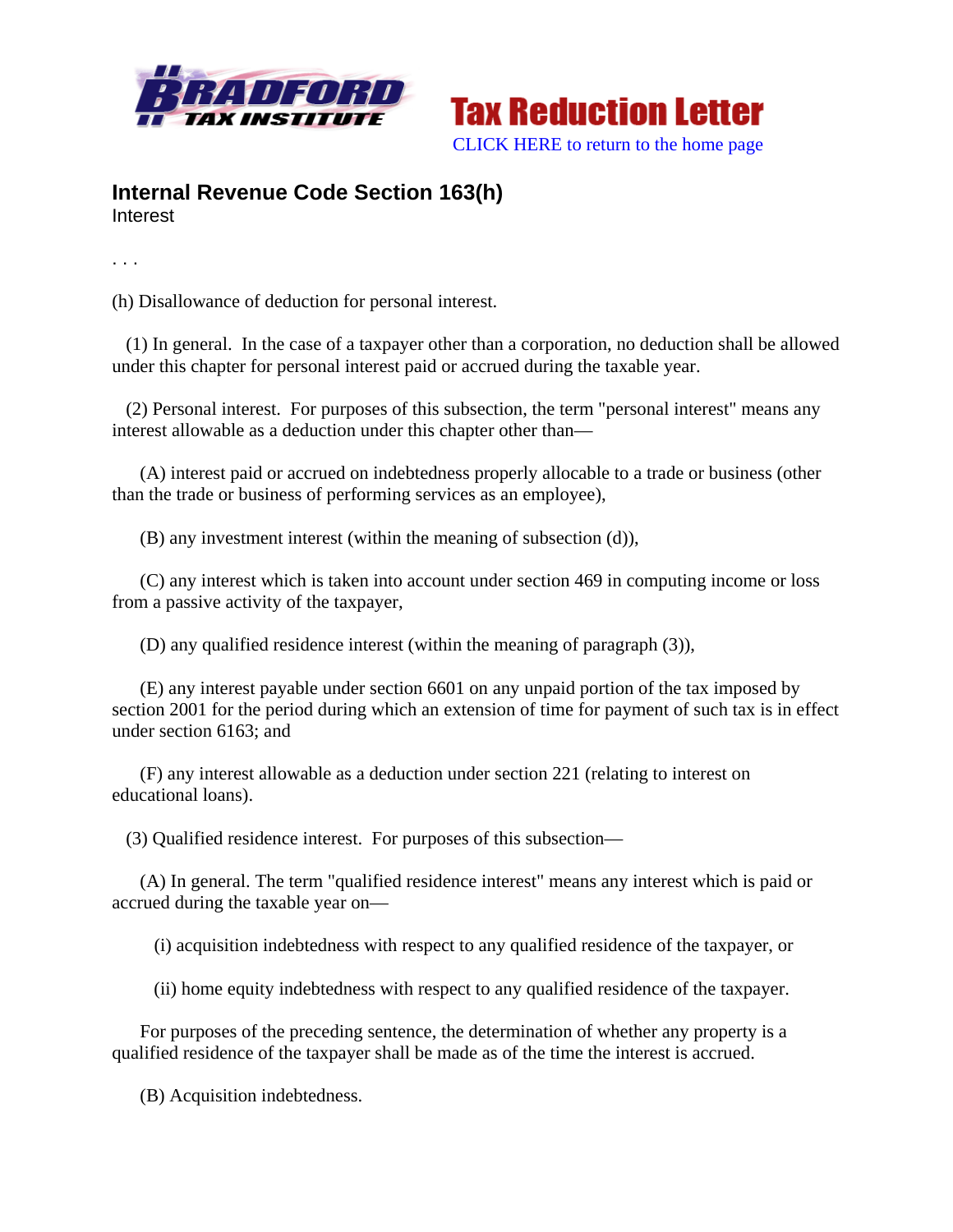(i) In general. The term "acquisition indebtedness" means any indebtedness which—

 (I) is incurred in acquiring, constructing, or substantially improving any qualified residence of the taxpayer, and

(II) is secured by such residence.

 Such term also includes any indebtedness secured by such residence resulting from the refinancing of indebtedness meeting the requirements of the preceding sentence (or this sentence); but only to the extent the amount of the indebtedness resulting from such refinancing does not exceed the amount of the refinanced indebtedness.

 (ii) \$ 1,000,000 Limitation. The aggregate amount treated as acquisition indebtedness for any period shall not exceed \$ 1,000,000 (\$ 500,000 in the case of a married individual filing a separate return).

(C) Home equity indebtedness.

 (i) In general. The term "home equity indebtedness" means any indebtedness (other than acquisition indebtedness) secured by a qualified residence to the extent the aggregate amount of such indebtedness does not exceed—

(I) the fair market value of such qualified residence, reduced by

(II) the amount of acquisition indebtedness with respect to such residence.

 (ii) Limitation. The aggregate amount treated as home equity indebtedness for any period shall not exceed \$ 100,000 (\$ 50,000 in the case of a separate return by a married individual).

(D) Treatment of indebtedness incurred on or before October 13, 1987.

(i) In general. In the case of any pre-October 13, 1987, indebtedness—

(I) such indebtedness shall be treated as acquisition indebtedness, and

(II) the limitation of subparagraph (B)(ii) shall not apply.

 (ii) Reduction in \$ 1,000,000 limitation. The limitation of subparagraph (B)(ii) shall be reduced (but not below zero) by the aggregate amount of outstanding pre-October 13, 1987, indebtedness.

 (iii) Pre-October 13, 1987, indebtedness. The term "pre-October 13, 1987, indebtedness" means—

 (I) any indebtedness which was incurred on or before October 13, 1987, and which was secured by a qualified residence on October 13, 1987, and at all times thereafter before the interest is paid or accrued, or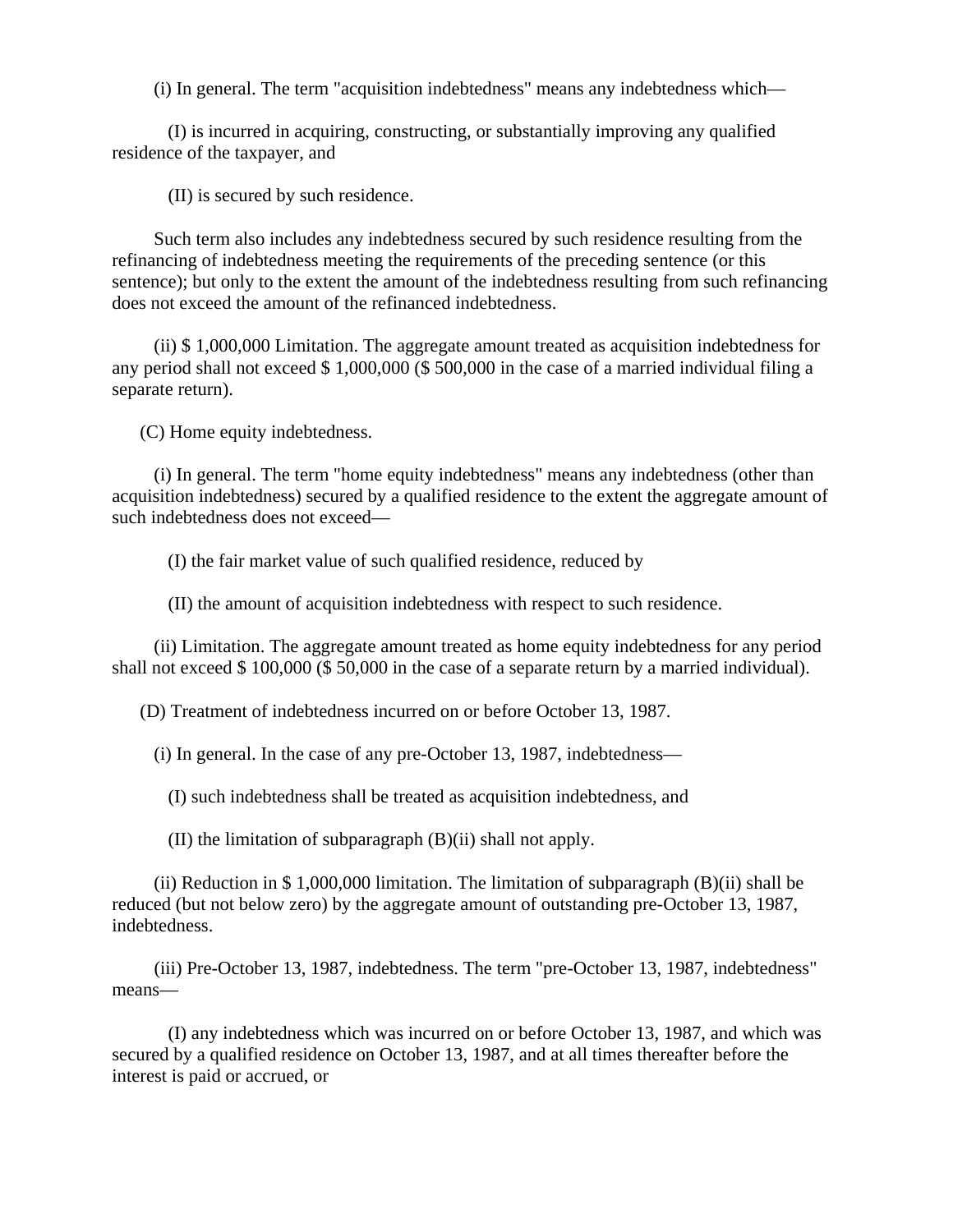(II) any indebtedness which is secured by the qualified residence and was incurred after October 13, 1987, to refinance indebtedness described in subclause (I) (or refinanced indebtedness meeting the requirements of this subclause) to the extent (immediately after the refinancing) the principal amount of the indebtedness resulting from the refinancing does not exceed the principal amount of the refinanced indebtedness (immediately before the refinancing).

 (iv) Limitation on period of refinancing. Subclause (II) of clause (iii) shall not apply to any indebtedness after—

(I) the expiration of the term of the indebtedness described in clause (iii)(I), or

 (II) if the principal of the indebtedness described in clause (iii)(I) is not amortized over its term, the expiration of the term of the 1st refinancing of such indebtedness (or if earlier, the date which is 30 years after the date of such 1st refinancing).

(E) Mortgage insurance premiums treated as interest.

 (i) In general. Premiums paid or accrued for qualified mortgage insurance by a taxpayer during the taxable year in connection with acquisition indebtedness with respect to a qualified residence of the taxpayer shall be treated for purposes of this section as interest which is qualified residence interest.

 (ii) Phaseout. The amount otherwise treated as interest under clause (i) shall be reduced (but not below zero) by 10 percent of such amount for each \$ 1,000 (\$ 500 in the case of a married individual filing a separate return) (or fraction thereof) that the taxpayer's adjusted gross income for the taxable year exceeds \$ 100,000 (\$ 50,000 in the case of a married individual filing a separate return).

 (iii) Limitation. Clause (i) shall not apply with respect to any mortgage insurance contracts issued before January 1, 2007.

(iv) Termination. Clause (i) shall not apply to amounts—

(I) paid or accrued after December 31, 2013, or

(II) properly allocable to any period after such date.

(4) Other definitions and special rules. For purposes of this subsection—

(A) Qualified residence.

(i) In general. The term "qualified residence" means—

(I) the principal residence (within the meaning of section 121) of the taxpayer, and

 (II) 1 other residence of the taxpayer which is selected by the taxpayer for purposes of this subsection for the taxable year and which is used by the taxpayer as a residence (within the meaning of section  $280A(d)(1)$ ).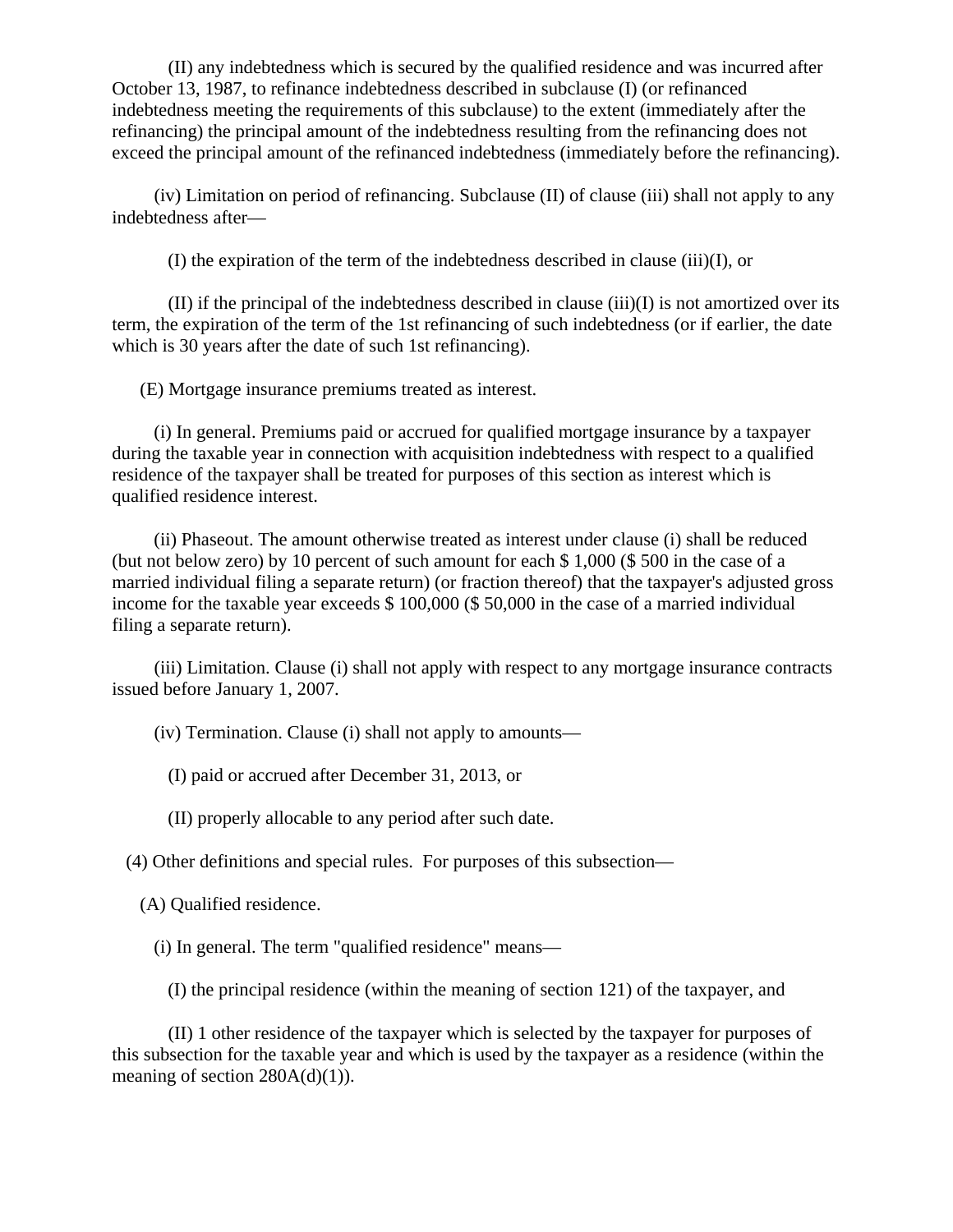(ii) Married individuals filing separate returns. If a married couple does not file a joint return for the taxable year—

(I) such couple shall be treated as 1 taxpayer for purposes of clause (i), and

 (II) each individual shall be entitled to take into account 1 residence unless both individuals consent in writing to 1 individual taking into account the principal residence and 1 other residence.

 (iii) Residence not rented. For purposes of clause (i)(II), notwithstanding section  $280A(d)(1)$ , if the taxpayer does not rent a dwelling unit at any time during a taxable year, such unit may be treated as a residence for such taxable year.

 (B) Special rule for cooperative housing corporations. Any indebtedness secured by stock held by the taxpayer as a tenant-stockholder (as defined in section 216) in a cooperative housing corporation (as so defined) shall be treated as secured by the house or apartment which the taxpayer is entitled to occupy as such a tenant-stockholder. If stock described in the preceding sentence may not be used to secure indebtedness, indebtedness shall be treated as so secured if the taxpayer establishes to the satisfaction of the Secretary that such indebtedness was incurred to acquire such stock.

 (C) Unenforceable security interests. Indebtedness shall not fail to be treated as secured by any property solely because, under any applicable State or local homestead or other debtor protection law in effect on August 16, 1986, the security interest is ineffective or the enforceability of the security interest is restricted.

 (D) Special rules for estates and trusts. For purposes of determining whether any interest paid or accrued by an estate or trust is qualified residence interest, any residence held by such estate or trust shall be treated as a qualified residence of such estate or trust if such estate or trust establishes that such residence is a qualified residence of a beneficiary who has a present interest in such estate or trust or an interest in the residuary of such estate or trust.

(E) Qualified mortgage insurance. The term "qualified mortgage insurance" means—

 (i) mortgage insurance provided by the Department of Veterans Affairs, the Federal Housing Administration, or the Rural Housing Service, and

 (ii) private mortgage insurance (as defined by section 2 of the Homeowners Protection Act of 1998 (12 U.S.C. 4901), as in effect on the date of the enactment of this subparagraph).

 (F) Special rules for prepaid qualified mortgage insurance. Any amount paid by the taxpayer for qualified mortgage insurance that is properly allocable to any mortgage the payment of which extends to periods that are after the close of the taxable year in which such amount is paid shall be chargeable to capital account and shall be treated as paid in such periods to which so allocated. No deduction shall be allowed for the unamortized balance of such account if such mortgage is satisfied before the end of its term. The preceding sentences shall not apply to amounts paid for qualified mortgage insurance provided by the Veterans Administration or the Rural Housing Administration.